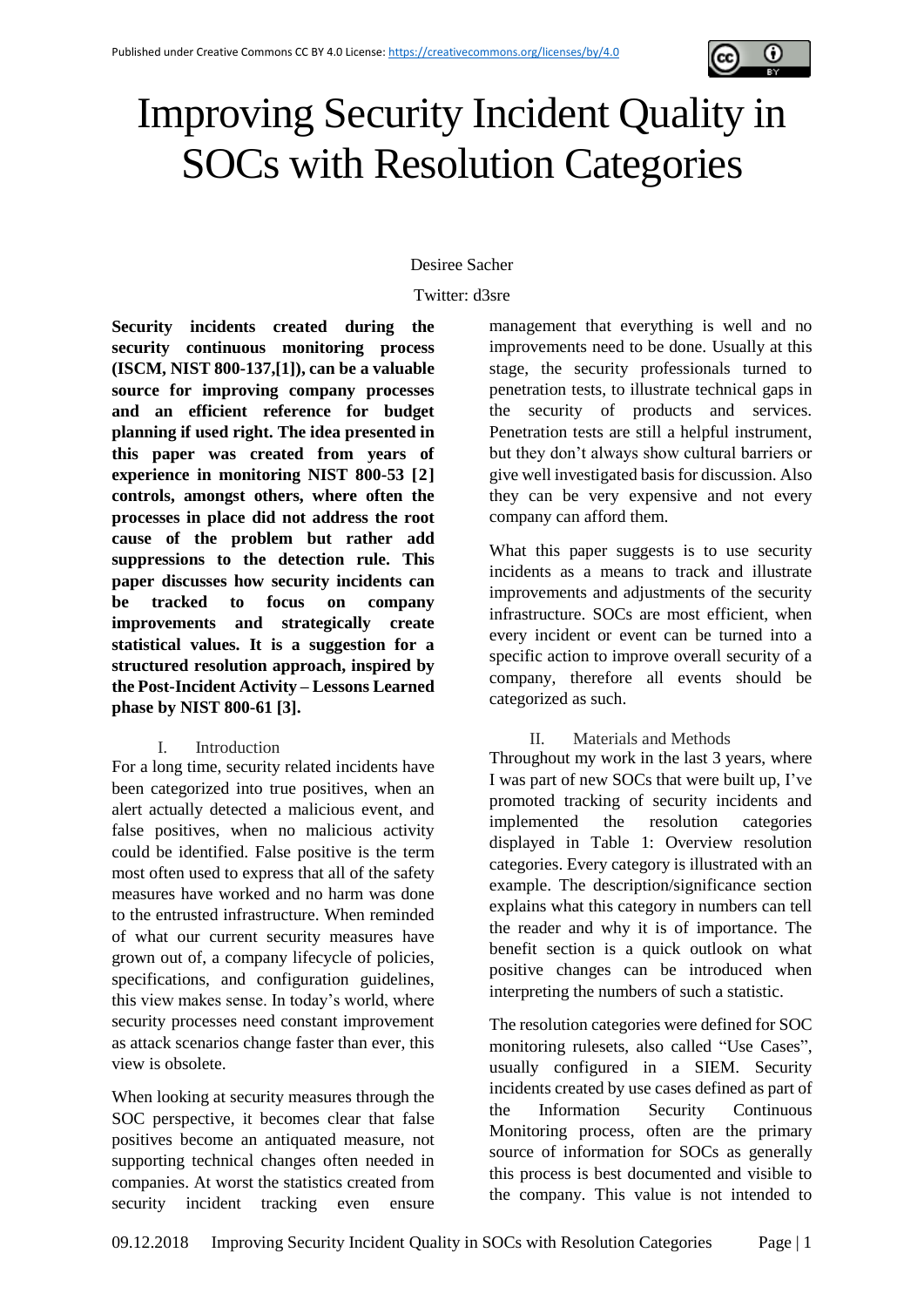replace other categorisation but should be instead used as an additional field to improve SOC quality by focusing on what caused the wrong alert instead of just suppressing part of the detection rule[. Figure 1: Decision Matrix for](#page-3-0)  [Applicability Categorization](#page-3-0) can assist in finding the right categorization. They should be applied after successful analysis of the Incident where identification of root cause for the event has been finished, along with diagnosed actual impact of the event.

|                                           | <b>ENGLISH VERSION</b>                      | <b>DEUTSCHE VERSION</b>                          |  |  |  |
|-------------------------------------------|---------------------------------------------|--------------------------------------------------|--|--|--|
| A)                                        | Announced administrative/user action        | Kommunizierte administrative/Benutzer Tätigkeit  |  |  |  |
| B)                                        | Unannounced administrative/user action      | Unangekündigte administrative/Benutzer Tätigkeit |  |  |  |
| $\mathcal{C}$                             | Log management rule configuration error     | Log-Management-Regel-Konfigurationsfehler        |  |  |  |
| D)                                        | Detection device/rule configuration error   | Sensor-/Endpunkt-Regel-Konfigurationsfehler      |  |  |  |
| E)                                        | Bad IOC/rule pattern value                  | Schlechter IOC/Regel-Vergleichswert              |  |  |  |
| F)                                        | Test alert                                  | Test-Alarm                                       |  |  |  |
| G)                                        | Confirmed Attack with IR actions            | Bestätigter Angriff mit IR-Massnahme             |  |  |  |
| H)                                        | Confirmed Attack attempt without IR actions | Bestätigter Angriffsversuch ohne IR-Massnahme    |  |  |  |
| Table 1. Our minu needs then actor and ra |                                             |                                                  |  |  |  |

*Table 1: Overview resolution categories*

<span id="page-1-0"></span>a) Announced Administrative/User Actions

#### *Examples:*

- Detected port scan can be correlated to a previously communicated penetration test.
- Support connection with administrative privileges was detected on a user device with default privilege.

# *Description/significance:*

The process to communicate administrative activities or special user actions was in place and working correctly. Internal sensors are working and detecting privileged or irregular behaviour.

# *Benefits:*

Regular statistics can be created about tested security measures and processes. Log settings or suppressions for known activities can be optimized.

b) Unannounced Administrative/User Actions

# *Example:*

- A network scan was performed by a network engineer, while troubleshooting a problem.

# *Description/significance:*

Internal sensors have detected privileged or user activity, which was not previously communicated. It can also reflect improper usage behaviour. This illustrates a problem with internal communication channels or processes. This category, when evaluated, illustrates time and effort by the SOC that was spent on following up on issues, that actually were not a problem. With growing maturity of a SOC, as much time as possible should be spent on actual technical analysis or the optimization of the detection capabilities.

# *Benefits:*

This category reflects how well the SOC is included in surrounding IT processes. It can also be used as an indicator for awareness throughout the company, as reaction from the SOC emphasises that such behaviour is monitored, which might before not have been well known yet.

# c) Log Management Rule Configuration Error

# *Example:*

- Analysis of alerts for failed logins shows a misconfiguration in the central log management system rule, where the algorithm for counting the failed attempts is wrong.
- Analysis of alerts for command and control traffic IPs shows connection to a multihoster system, where the actual URL accessed was not compromised.

# *Description/significance:*

This category reflects false alerts that were raised due to configuration errors in the central log management system, often a SIEM, rule. These errors in the detection algorithm should be corrected as fast as possible to prevent further false alarms. Following false alarms by this rule can lead to threat alert fatigue, which can occur if alarms are not taken serious anymore by analysts as they already expect it to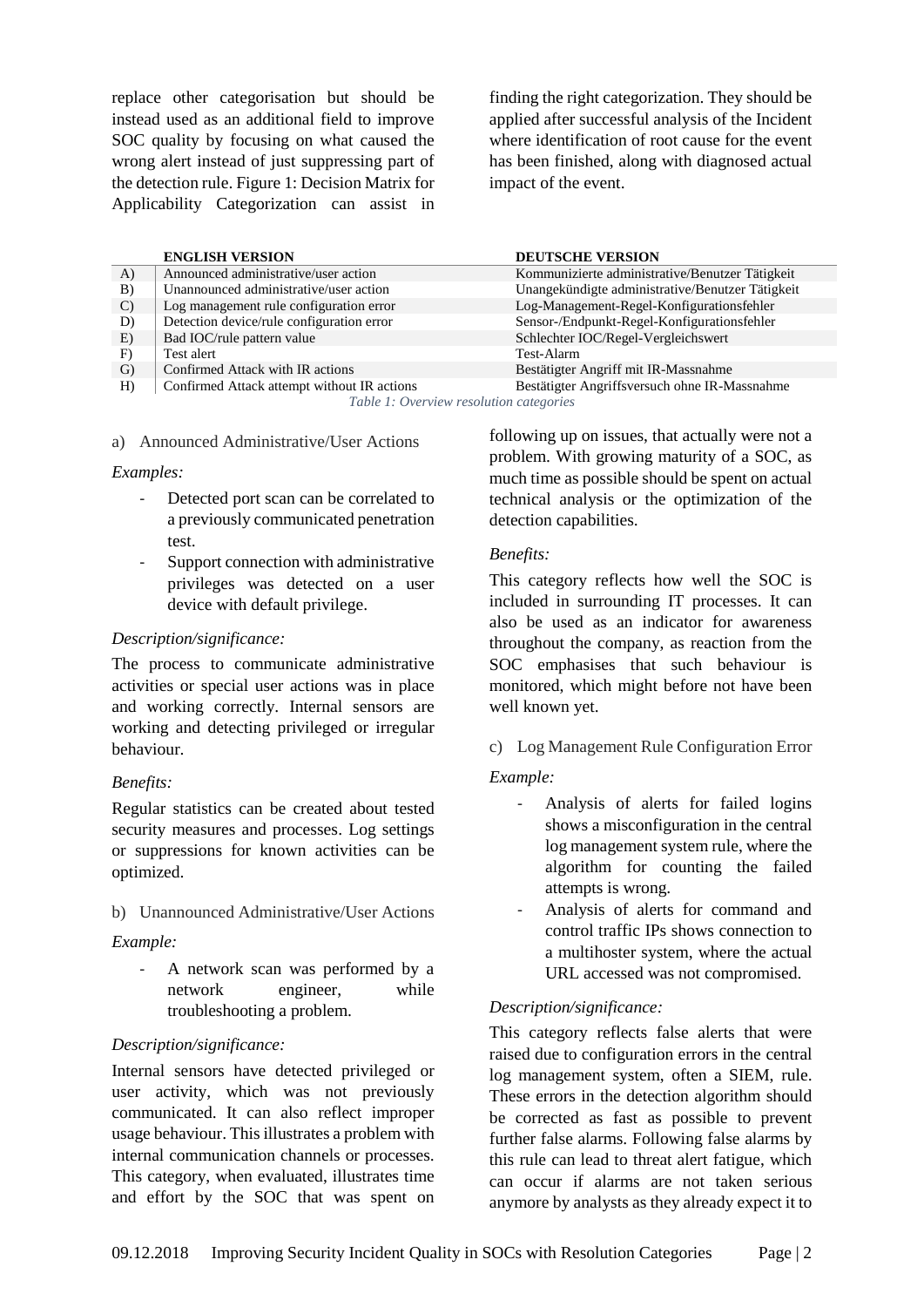be a false alarm. Threat alert fatigue should be avoided at all cost to keep up analyst motivation and considering appropriation of analyst's resources is the simplest form of respect that can also prevent bore out.

# *Benefits:*

Analyst's motivation can be kept on a higher level as the trust in the ruleset can be sustained. This category can reflect the quality of the rules, as especially rules that were properly vetted in the baselining phase and were moved to a productive state should not raise false positives by the algorithm anymore. If false positives by SIEM rule configuration error persist, skills of the SIEM engineers might need to be improved or the rule logic might need to be adjusted. As SIEM rules are usually maintained by the SOC, SOC analysts can directly influence this category. This category can be a valuable key performance indicator (KPI) as too many SIEM rule errors reflect basic SOC skill or understanding infrastructure problems.

# d) Detection Device/Rule Configuration Error

*Example:*

- The IDS sends an alert to the SIEM for a suspicious pattern detected within application traffic in a subnet, where this application is actually not located.
- The IDS rule pattern has created false positives as the rule is not specific enough.

# *Description/significance:*

This category reflects rules on detection devices, which are usually passive or active components of network security. In bigger organisations these tools are often maintained by for example the network team. By the defined nature and scope of the teams, needed adjustments of these rulesets can often not be visible to the responsible maintaining teams, as they rarely are focused on processing security alerts. Therefore a close and trusted interaction with the SOC is essential. As both teams are met by different type of KPIs (usually networkand firewall teams are measured by operation related KPIs like uptime, SOCs are measured by the response time and completion/quality of analysis reports), adjustments to the rulesets and configuration can oblige to SLAs or might only be performed with a lower priority. To create KPIs for the SOC on this category would therefore not be fair.

This value can also be important in a SOC as a Service/MSSP relationship, as these devices are often not controlled by the SOC company and therefore bringing visibility into customer configuration ruleset quality might be needed to support changes.

# *Benefits:*

Direct visibility into device configurations and rulesets to support the need for configuration adjustments. If no improvements to the ruleset can be performed by the responsible team, this can indicate the need for a different product or structural adjustments to the responsibilities of the involved teams or the company processes.

# e) Bad IOC/Rule Pattern Value

# *Example:*

- An alert for an IP address categorized as Command and Control connection can upon analysis be classified as an obsolete indicator, which no longer hosts malicious services.

# *Description/significance:*

Products often require external indicator information or security feeds to be applied on active or passive infrastructure components to create alerts. The quality of these indicators should be measured in a separate category as the used tool might actually fulfil SOC requirements, but the additional security feed might not uphold to the requested standards. This category can directly support needed changes in the SOC supply chain.

# *Benefits:*

The source of the false positive can be clearly identified and proves that the SOC performance is better than superficial results might suggest. With this information adjustments to the SOC supply chain can be initiated.

# f) Test Alert

*Example:*

- The alert was created for testing purposes by the SOC team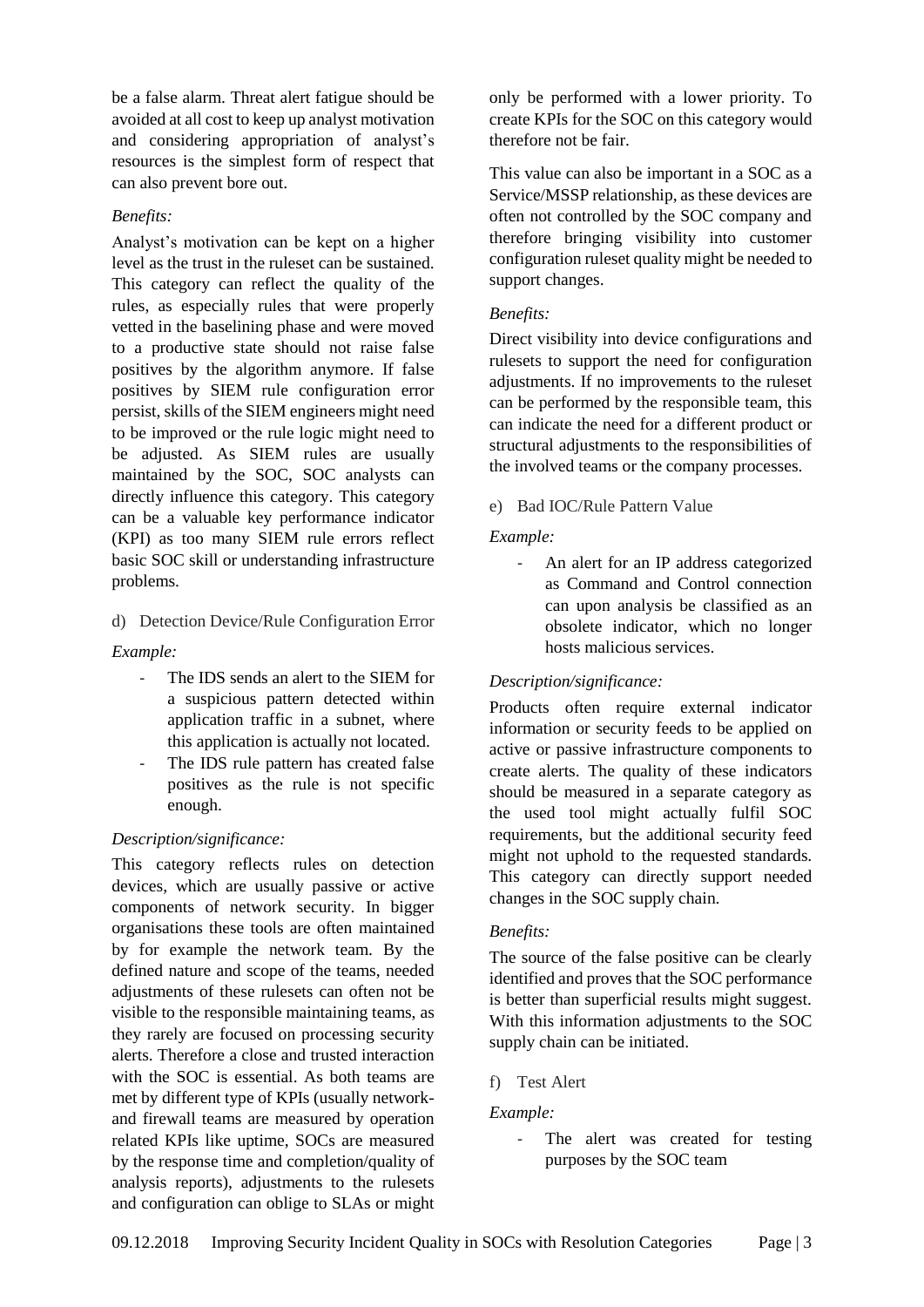*Description/significance:* This alert reflects alerts created for testing purposes. This can be caused by regular unit tests, if such processes are in place, or single tests performed when baselining or fine tuning a rule. It should be counted in a separate category to not confuse it with other measures. No direct improvement suggestions can be derived from this category, but they might be a seal of quality as it supports a working SIEM rule configuration process.

These incidents should also always be excluded when number of attacks are calculated for managers or customers.

#### *Benefits:*

Direct visibility into business relevant amount of security incidents.



*Figure 1: Decision Matrix for Applicability Categorization*

#### <span id="page-3-0"></span>g) Confirmed Attack with IR Actions

#### *Example:*

An alert for an outgoing connection to a URL provided by an IOC reveals an infection. Further host analysis is performed.

#### *Description/significance:*

This alert represents the classic true positives, where all security controls in place were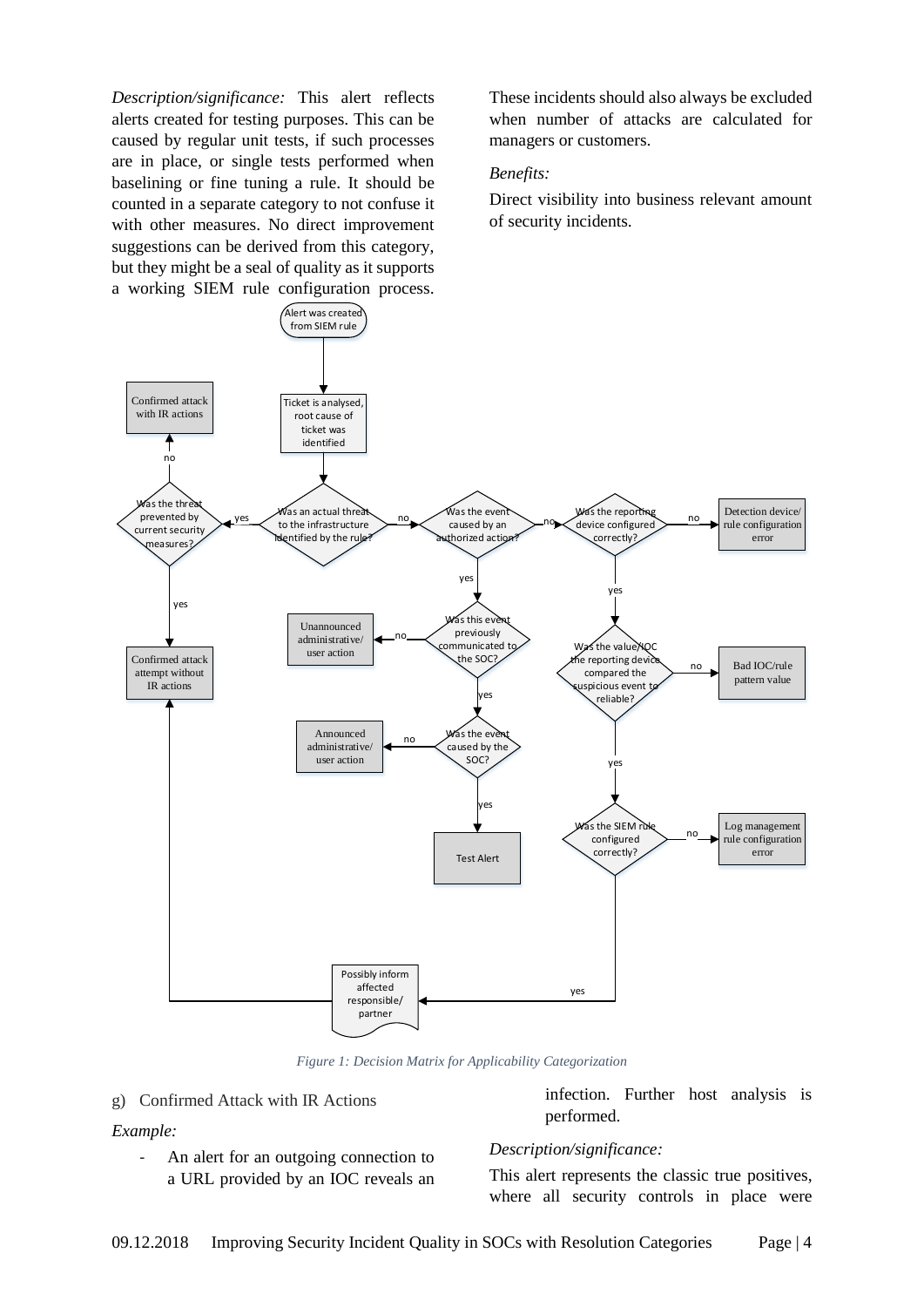circumvented, a security control was lacking or a misconfiguration of a security element occurred. In any way a throughout Incident Response had to be started (according to NIST 800-61) and an in-depth analysis needs to be performed to identify prospective needed prevention measures during the lesson learned phase.

# *Benefits:*

This value represents the classic true positives, which is often the number managers or MSSP customers are most interested in. They represent a direct risk for the confidentiality and integrity of company data and should therefore be processed with cautious steps, possibly involving external specialists where needed.

h) Confirmed Attack Attempt without IR Actions

# *Example:*

- An Antivirus alert is raised on a client device for detection of a malicious software. Infection was prevented.

# *Description/significance:*

This category reflects an attempt by a threat actor, which in the end could be prevented by in place security measures but passed security controls associated with the delivery phase of the Cyber Kill Chain [4]. It's the desired state of a security incident, as it proves current measures to be sufficient. Confirmation for prevented infection should always come from active infrastructure components. Mapping this resolution category to passive infrastructure components most likely indicates handling errors. If the number of these category incidents is low, infrastructure improvements earlier in the Cyber Kill Chain (Phase: Delivery, Installation, and Exploitation) should be prioritized as it may indicate lack of successful detection capabilities [5].

# *Benefits:*

This value management and MSSP customers are most interested in in the general security monitoring process, as it represents actual attack attempts and can be used to illustrate and support security spending.

| Case                                                      | <b>C-Level</b><br><b>Perspective</b>                                      | <b>SOC Perspective</b>                                                   | <b>MSSP</b> Account<br><b>Manager</b><br>Perspective                                                | <b>Follow Up Action</b>                                              |
|-----------------------------------------------------------|---------------------------------------------------------------------------|--------------------------------------------------------------------------|-----------------------------------------------------------------------------------------------------|----------------------------------------------------------------------|
| <b>Key driver</b>                                         | Does this alert<br>inform me about<br>an actual threat<br>to the company? | Are our SIEM<br>rules/detection<br>capabilities<br>working<br>correctly? | Were the MSSP<br>service systems<br>configured<br>correctly to<br>detect a threat to<br>my company? | What lesson can be learned from this<br>event?                       |
| Announced<br>administrative/user<br>action                | $No - False$<br>Positive                                                  | $Yes - True$<br>Positive                                                 | No-False<br>Positive                                                                                | Update suppressions for announced<br>actions                         |
| <b>Unannounced</b><br>administrative/user<br>action       | $No - False$<br>Positive                                                  | $Yes - True$<br>Positive                                                 | $Yes - True$<br>Positive                                                                            | Update information process                                           |
| Log management<br>rule configuration<br>error             | $No - False$<br>Positive                                                  | $No - False$<br>Positive                                                 | $No - False$<br>Positive                                                                            | SIEM rule correction needed                                          |
| <b>Detection</b><br>device/rule<br>configuration<br>error | $No - False$<br>Positive                                                  | $No - False$<br>Positive                                                 | $No - False$<br>Positive                                                                            | Detection device/rule configuration<br>correction needed             |
| Bad IOC/rule<br>pattern value                             | $No - False$<br>Positive                                                  | $No - False$<br>Positive                                                 | $No - False$<br>Positive                                                                            | IOC provider should be accredited                                    |
| Test alert                                                | $No - False$<br>Positive                                                  | $Yes - True$<br>Positive                                                 | $Yes - True$<br>Positive                                                                            | Should be excluded from reporting                                    |
| Confirmed attack<br>with IR actions                       | $Yes - True$<br>Positive                                                  | $Yes - True$<br>Positive                                                 | $Yes - True$<br>Positive                                                                            | Lesson learned should point out<br>needed infrastructure improvement |
| Confirmed attack<br>attempt without IR<br>actions         | $No - False$<br>Positive                                                  | $Yes - True$<br>Positive                                                 | $No - False$<br>Positive                                                                            | To be included in SOC report to<br>reflect well spent budget         |

<span id="page-4-0"></span>*Table 2: False Positive - True Positive Comparison by Perspective*